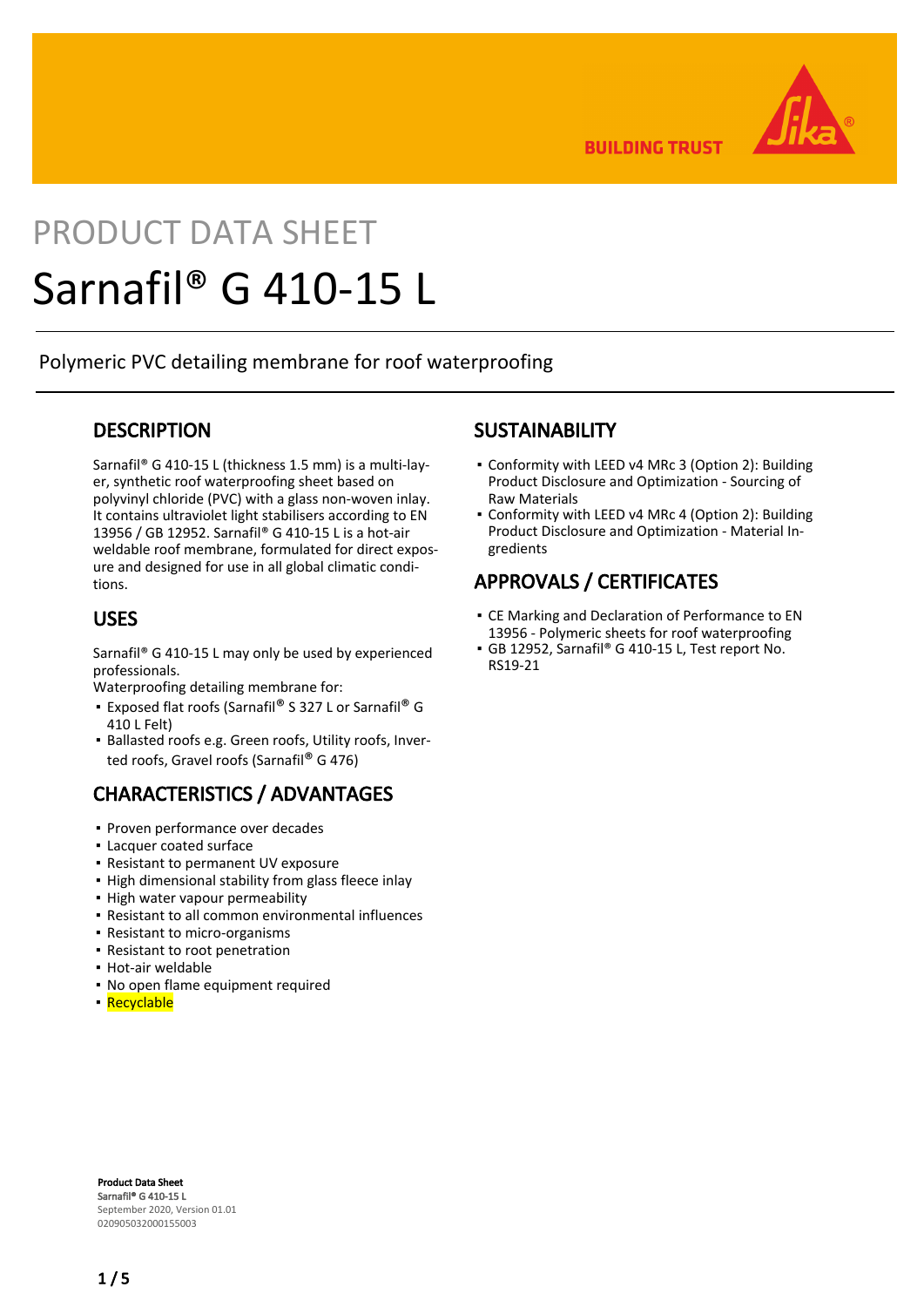# PRODUCT INFORMATION

| Composition                  | Polyvinyl Chloride (PVC)                                                                                                                                                                                                                                                                                                               |                       |               |  |
|------------------------------|----------------------------------------------------------------------------------------------------------------------------------------------------------------------------------------------------------------------------------------------------------------------------------------------------------------------------------------|-----------------------|---------------|--|
| Packaging                    | Standard rolls are wrapped individually in a blue PE-foil.                                                                                                                                                                                                                                                                             |                       |               |  |
|                              | Packing unit                                                                                                                                                                                                                                                                                                                           | Refer to price list   |               |  |
|                              | Roll length                                                                                                                                                                                                                                                                                                                            | 20,00 m               |               |  |
|                              | Roll width                                                                                                                                                                                                                                                                                                                             | $2,00 \, \text{m}$    |               |  |
|                              | Roll weight                                                                                                                                                                                                                                                                                                                            | 78 kg                 |               |  |
|                              | Refer to current price list for packaging variations.                                                                                                                                                                                                                                                                                  |                       |               |  |
| Appearance / Colour          | Surface                                                                                                                                                                                                                                                                                                                                | matt                  |               |  |
|                              | Colours                                                                                                                                                                                                                                                                                                                                |                       |               |  |
|                              | <b>Top Surface</b>                                                                                                                                                                                                                                                                                                                     | white; light grey     |               |  |
|                              | <b>Bottom surface</b>                                                                                                                                                                                                                                                                                                                  | dark grey             |               |  |
|                              | Top surface colour available in other colours, subject to minimum order<br>quantities                                                                                                                                                                                                                                                  |                       |               |  |
| <b>Shelf life</b>            | 5 years from date of production.                                                                                                                                                                                                                                                                                                       |                       |               |  |
| <b>Storage conditions</b>    | Product must be stored in original unopened and undamaged packaging in<br>dry conditions and temperatures between +5 °C and +30 °C. Store in a ho-<br>rizontal position. Do not stack pallets of the rolls on top of each other, or<br>under pallets of any other materials during transport or storage. Always<br>refer to packaging. |                       |               |  |
| <b>Product declaration</b>   | EN 13956: Polymeric sheets for roof waterproofing<br>GB 12952 - Type G                                                                                                                                                                                                                                                                 |                       |               |  |
| <b>Visible defects</b>       | Pass                                                                                                                                                                                                                                                                                                                                   |                       | (EN 1850-2)   |  |
| Length                       | 20 m (-0 / +5 %)                                                                                                                                                                                                                                                                                                                       |                       | (EN 1848-2)   |  |
| Width                        | $2 m (-0.5 / +1%)$                                                                                                                                                                                                                                                                                                                     |                       |               |  |
| <b>Effective thickness</b>   | 1,5 mm (-5 / +10 %)                                                                                                                                                                                                                                                                                                                    |                       |               |  |
| <b>Overall thickness</b>     |                                                                                                                                                                                                                                                                                                                                        | 1,5 mm (-5 % / +10 %) |               |  |
| <b>Straightness</b>          | $\leq 30$ mm                                                                                                                                                                                                                                                                                                                           |                       | (EN 1848-2)   |  |
| <b>Flatness</b>              | $\leq 10$ mm                                                                                                                                                                                                                                                                                                                           |                       | (EN 1848-2)   |  |
| Mass per unit area           | 1,89 kg/m <sup>2</sup> (-5 / +10 %)                                                                                                                                                                                                                                                                                                    |                       | (EN 1849-2)   |  |
| <b>TECHNICAL INFORMATION</b> |                                                                                                                                                                                                                                                                                                                                        |                       |               |  |
| <b>Resistance to impact</b>  | hard substrate                                                                                                                                                                                                                                                                                                                         | $\geq 600$ mm         | (EN 12691)    |  |
|                              | soft substrate                                                                                                                                                                                                                                                                                                                         | $\geq 1250$ mm        |               |  |
|                              | watertight                                                                                                                                                                                                                                                                                                                             |                       | (GB/T20624.2) |  |
| Doolatanaa ta'atatin laadin  |                                                                                                                                                                                                                                                                                                                                        |                       |               |  |

| Resistance to static loading   | soft substrate                                                        | $\geq$ 20 kg                 | (EN 12730)   |
|--------------------------------|-----------------------------------------------------------------------|------------------------------|--------------|
|                                | rigid substrate                                                       | $\geq 20$ kg                 |              |
|                                | watertight                                                            |                              | (GB/T328.25) |
| Resistance to root penetration | Pass                                                                  |                              | (EN 13948)   |
| Tensile strength               | longitudinal $(md)^{1}$                                               | $\geq$ 8,5 N/mm <sup>2</sup> | (EN 12311-2) |
|                                | Ctransversal (cmd) <sup>2)</sup>                                      | $\geq$ 8,5 N/mm <sup>2</sup> |              |
|                                | longitudinal (md) <sup>1)</sup>                                       | $\geq 10$ MPa                | (GB/T328.9)  |
|                                | transversal (cmd) <sup>2)</sup>                                       | $\geq 10$ MPa                |              |
|                                | $1)$ md =<br>machine direction<br>$2$ ) cmd = cross machine direction |                              |              |

Product Data Sheet Sarnafil® G 410-15 L September 2020, Version 01.01 020905032000155003

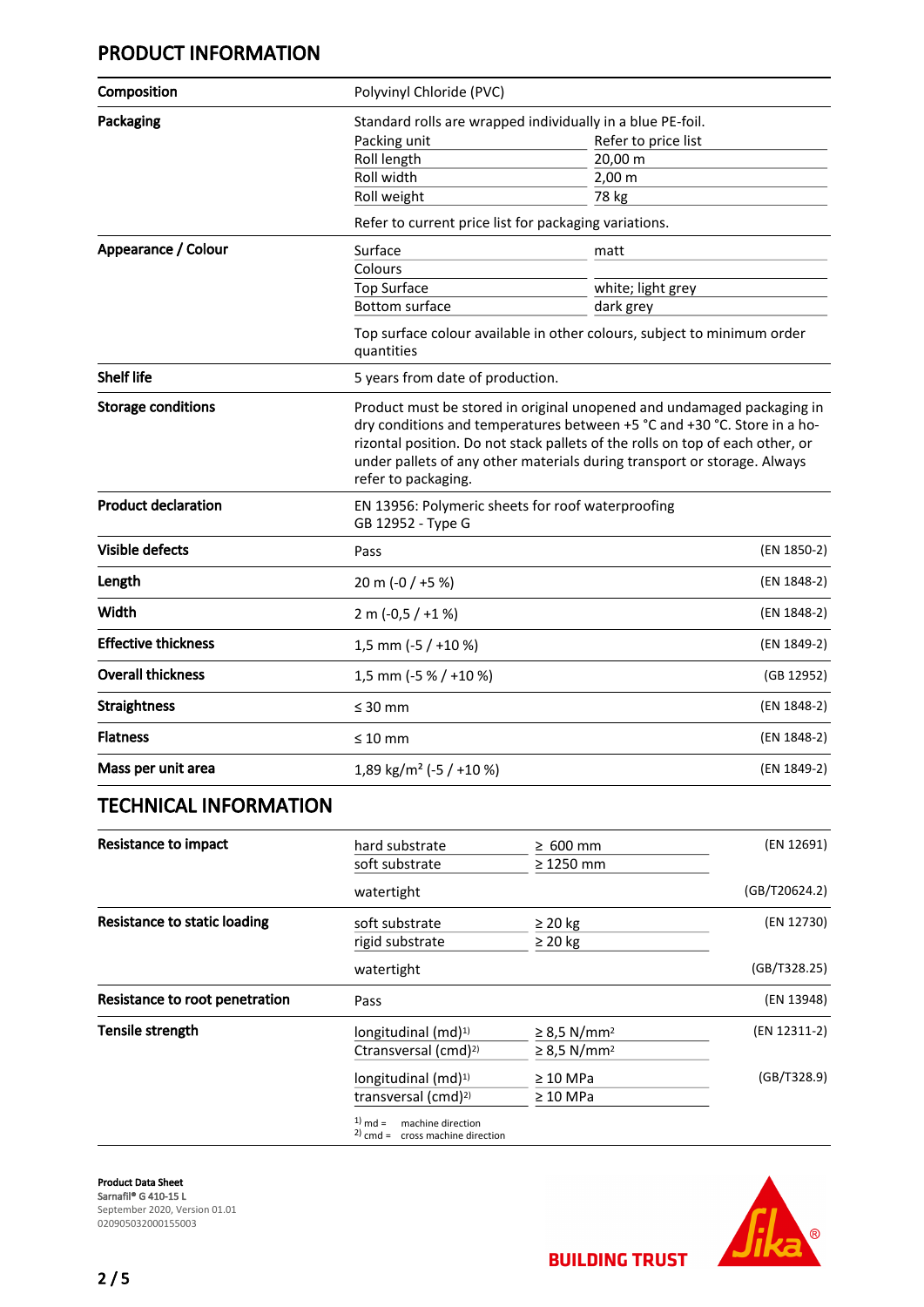| Elongation                              | longitudinal (md)1)<br>transversal (cmd) <sup>2)</sup>                                                                                                                                                                                                                                                                                                                                | $\geq 180 \%$<br>$\geq 180 \%$ | (EN 12311-2)               |  |
|-----------------------------------------|---------------------------------------------------------------------------------------------------------------------------------------------------------------------------------------------------------------------------------------------------------------------------------------------------------------------------------------------------------------------------------------|--------------------------------|----------------------------|--|
|                                         | $1)$ md = machine direction<br>$2)$ cmd = cross machine direction                                                                                                                                                                                                                                                                                                                     |                                |                            |  |
| Tensile strain at break                 | $\geq 200 \%$                                                                                                                                                                                                                                                                                                                                                                         |                                | (GB/T328.9)                |  |
| <b>Dimensional stability</b>            | longitudinal (md) <sup>1)</sup><br>transversal (cmd) <sup>2)</sup>                                                                                                                                                                                                                                                                                                                    | ≤ $ 0,2 $ %<br>≤ $ 0,2 $ %     | (EN 1107-2)                |  |
|                                         | $\leq 0,1$ %                                                                                                                                                                                                                                                                                                                                                                          |                                | (GB/T328.13)               |  |
|                                         | $1)$ md = machine direction<br>$^{2)}$ cmd = cross machine direction                                                                                                                                                                                                                                                                                                                  |                                |                            |  |
| Tear strength                           | $\geq 50$ N/mm                                                                                                                                                                                                                                                                                                                                                                        |                                | (GB/T529)                  |  |
| Joint peel resistance                   | Failure mode: C, no failure of the joint                                                                                                                                                                                                                                                                                                                                              |                                | (EN 12316-2)               |  |
|                                         | $\geq 3$ N/mm                                                                                                                                                                                                                                                                                                                                                                         |                                | (GB/T328.21)               |  |
| Foldability at low temperature          | $≤ -25 °C$<br>no crack                                                                                                                                                                                                                                                                                                                                                                |                                | (EN 495-5)<br>(GB/T328.15) |  |
|                                         |                                                                                                                                                                                                                                                                                                                                                                                       |                                |                            |  |
| <b>Reaction to fire</b>                 | Class E                                                                                                                                                                                                                                                                                                                                                                               |                                | (GB 8624 / EN13501-1)      |  |
| Retention of properties after heat age- | tensile strength retention                                                                                                                                                                                                                                                                                                                                                            | $\geq 85 \%$                   | (GB/T18244)                |  |
| ing                                     | elongation retention                                                                                                                                                                                                                                                                                                                                                                  | $\geq 80\%$                    |                            |  |
|                                         | low temperature bend                                                                                                                                                                                                                                                                                                                                                                  | no crack                       |                            |  |
| <b>Resistance to UV exposure</b>        | Pass (> 5 000 h / grade 0)                                                                                                                                                                                                                                                                                                                                                            |                                | (EN 1297)                  |  |
| <b>Resistance to weathering</b>         | tensile strength retention                                                                                                                                                                                                                                                                                                                                                            | $\geq 85 \%$                   | (GB/T18244)                |  |
|                                         | elongation retention                                                                                                                                                                                                                                                                                                                                                                  | $\geq 80 \%$                   |                            |  |
|                                         | low temperature bend                                                                                                                                                                                                                                                                                                                                                                  | no crack                       |                            |  |
| Water vapour transmission               | $\mu$ = 15 000                                                                                                                                                                                                                                                                                                                                                                        |                                | (EN 1931)                  |  |
| Water absorption                        | wet weight                                                                                                                                                                                                                                                                                                                                                                            | $\leq 4\%$                     | (GB 12952)                 |  |
|                                         | dry weight                                                                                                                                                                                                                                                                                                                                                                            | $\ge -0.4 %$                   |                            |  |
| Watertightness                          | Pass                                                                                                                                                                                                                                                                                                                                                                                  |                                | (EN 19289)                 |  |
|                                         | watertight                                                                                                                                                                                                                                                                                                                                                                            |                                | (GB/T328.10)               |  |
| Solar reflectance                       | 0,80                                                                                                                                                                                                                                                                                                                                                                                  |                                | (GJB 2502.2)               |  |
| Solar reflectance index                 | 106 (white, initial)                                                                                                                                                                                                                                                                                                                                                                  |                                | (ASTM E 1980)              |  |
| <b>SYSTEMS</b>                          |                                                                                                                                                                                                                                                                                                                                                                                       |                                |                            |  |
| System structure                        | The following products must be considered for use depending on roof<br>design:<br>• Sarnafil® Metal Sheet<br>$\blacksquare$ Sarnabar <sup>®</sup><br>• Sarna Seam Cleaner<br>• Sarnacol® 2170 (contact adhesive)<br>• Sarna Cleaner<br>Ancillary products: wide range of accessories is available e.g. prefabricated<br>parts, roof drains, scuppers, walkway pads and decor profiles |                                |                            |  |
| Compatibility                           | Not compatible in direct contact with bitumen, tar, fat, oil, solvent con-<br>taining materials and other plastic materials, e.g. expanded polystyrene<br>(EPS), extruded polystyrene (XPS), polyurethane (PUR), polyisocyanurate<br>(PIR) or phenolic foam (PF). These materials could adversely affect the<br>product properties.                                                   |                                |                            |  |

Product Data Sheet Sarnafil® G 410-15 L September 2020, Version 01.01 020905032000155003



3 / 5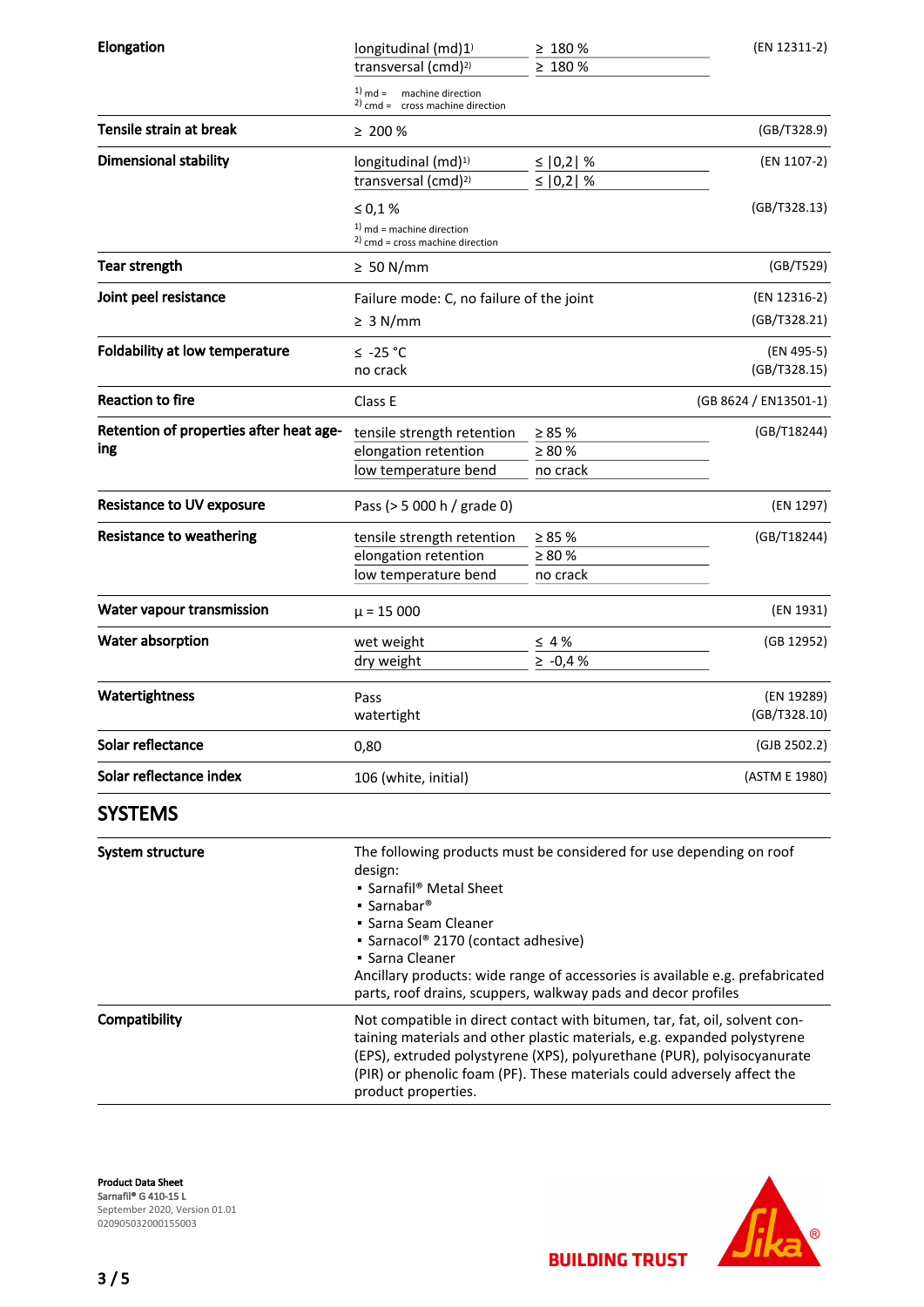## APPLICATION INFORMATION

Ambient air temperature  $-20$  °C min. / +60 °C max.

Substrate temperature -30 °C min. / +60 °C max.

## APPLICATION INSTRUCTIONS

#### EQUIPMENT

#### Hot welding overlap seams

Electric hot-air welding equipment, such as hand held manual hot air welding equipment and pressure rollers or automatic hot-air welding machines with controlled hot air temperature capability of a minimum +600 °C.

Recommended type of equipment:

- Manual: Leister Triac
- Automatic: Sarnamatic 681

#### SUBSTRATE QUALITY

The substrate surface must be uniform, smooth and free of any sharp protrusions or burrs, etc. Sarnafil® G 410-15 L must be separated from any incompatible substrates / materials by an effective separation layer to prevent accelerated ageing. The supporting layer must be compatible to the membrane, solvent resistant, clean, dry and free of grease and dust. Metal sheets must be degreased with Sarna Cleaner before adhesive is applied.

#### **APPLICATION**

#### Installation procedure

Strictly follow installation procedures as defined in method statements, application manuals and working instructions which must always be adjusted to the actual site conditions.

#### Flashings

Refer to standard details in Application Manual

#### Hot welding overlap seams

Overlap seams must be welded by electric hot welding equipment. Welding parameters including temperature, machine speed, air flow, pressure and machine settings must be evaluated, adapted and checked on site according to the type of equipment and the climatic conditions prior to welding. The effective width of welded overlaps by hot-air must be a minimum 20 mm.

#### Testing overlap seams

The seams must be mechanically tested with screwdriver (rounded edges) to ensure the integrity/completion of the weld. Any imperfections must be rectified by hot air welding.

## FURTHER INFORMATION

#### Installation

▪ Application Manual

# IMPORTANT CONSIDERATIONS

Installation work must only be carried out by Sika® trained and approved contractors experienced in this type of application.

- Ensure Sarnafil® G 410-15 L is prevented from direct contact with incompatible materials (refer to compatibility section).
- Do not apply to wet, damp or unclean surfaces
- The use of some ancillary products such as adhes-▪ ives, cleaners and solvents is limited to temperatures above +5 °C. Observe temperature limitations in the appropriate Product Data Sheets.
- **•** Special measures may be compulsory for installation below +5 °C ambient temperature due to safety requirements in accordance with national regulations.

## BASIS OF PRODUCT DATA

All technical data stated in this Product Data Sheet are based on laboratory tests. Actual measured data may vary due to circumstances beyond our control.

## LOCAL RESTRICTIONS

Please note that as a result of specific local regulations the declared data for this product may vary from country to country. Please consult the local Product Data Sheet for the exact product data.

# ECOLOGY, HEALTH AND SAFETY

Fresh air ventilation must be ensured, when working (welding) in closed rooms. Installation of RAL 9016 SR type requires the use of UV protection goggles.

#### REGULATION (EC) NO 1907/2006 - REACH

This product is an article as defined in article 3 of regulation (EC) No 1907/2006 (REACH). It contains no substances which are intended to be released from the article under normal or reasonably foreseeable conditions of use. A safety data sheet following article 31 of the same regulation is not needed to bring the product to the market, to transport or to use it. For safe use follow the instructions given in the product data sheet. Based on our current knowledge, this product does not contain SVHC (substances of very high concern) as listed in Annex XIV of the REACH regulation or on the candidate list published by the European Chemicals Agency in concentrations above  $0,1 %$  (w/w).

Product Data Sheet Sarnafil® G 410-15 L September 2020, Version 01.01 020905032000155003



4 / 5

**BUILDING TRUST**